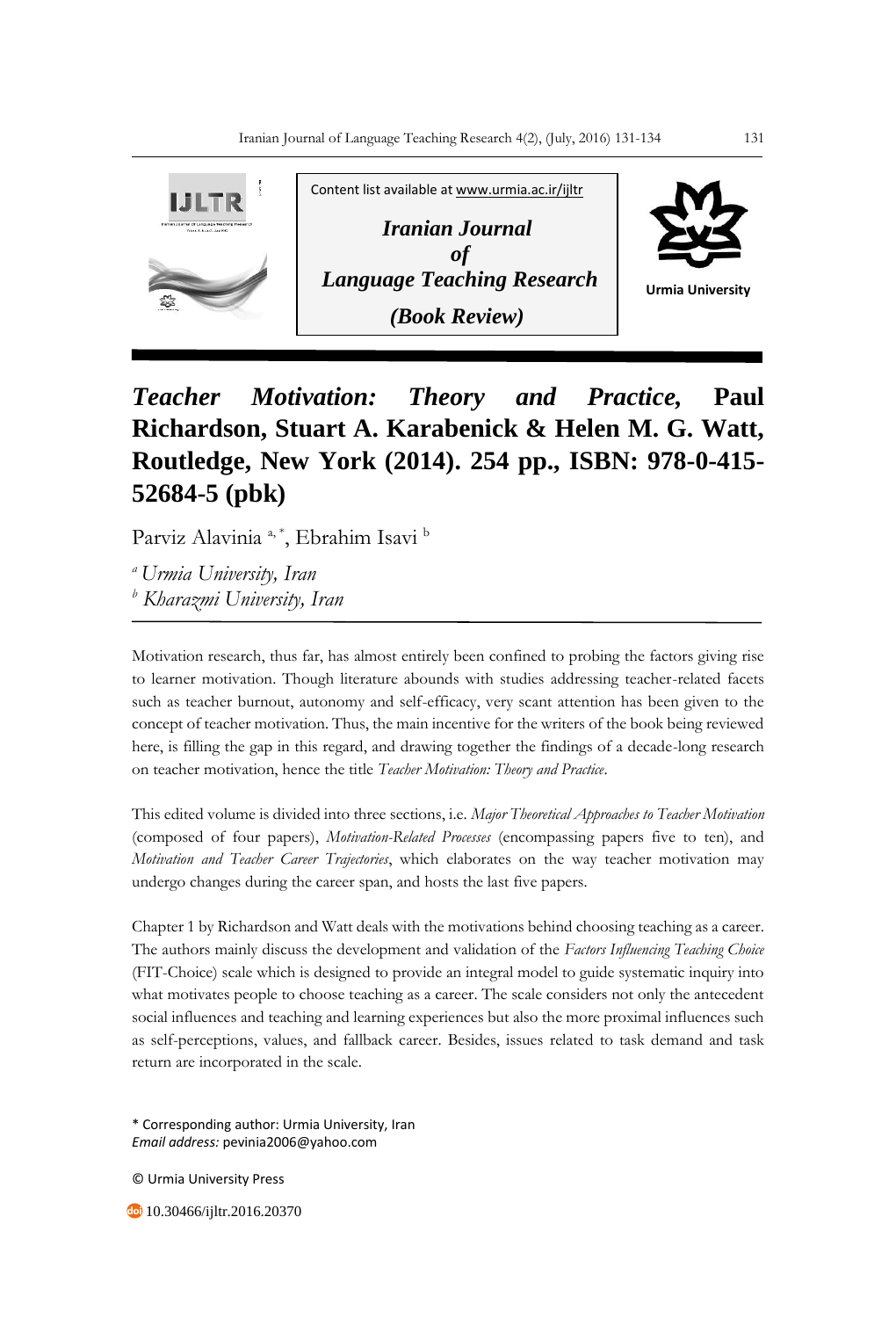Extrapolating from research on student achievement motivation, Butler, in chapter 2, adopts an achievement goal approach to teacher motivation and identifies four classes of objectives emanating from previous work on students' motivation which can be applied to teacher motivation. These goals include master, ability-approach, ability-avoidance, and work-avoidance. She also identifies a fifth achievement goal for teachers, that is, the relational goal, which mainly tries to address the interactive nature of teaching.

Roth adopts a self-determination perspective and examines the antecedents and outcomes of teachers' autonomous motivation. Thus, the third paper hinges upon the theoretical foundations concerning teachers' autonomous and controlled motivations. Moreover, the paper reviews related previous studies which have either examined the antecedents and outcomes of teachers' motivation such as the links with teachers and students' outcomes, or the contextual pressures and supports as antecedents of teachers' autonomous motivations.

Section 1 of the book comes to a close with the section commentary by Kaplan who provides a summary of the first three chapters and states that individual theories will be most illustrative when integrated in the form of a scheme which draws on the complementary aspects of different theories. Kaplan, then, suggests that the complex dynamic system approach be adopted in investigations of teacher motivation as it can accurately reflect the complex nature of the motivational phenomena.

The fifth chapter by Keller, Frenzel, Goetz, Pekrun, and Henry, as the first chapter of section 2, concerns teacher emotions. The authors review the literature on teacher emotions, discuss methodological considerations, and report on an experience sampling method (ESM) study. The authors in this paper mainly discuss methodological issues in investigations of teacher emotions. They, finally, report on a pilot study using an ESM to investigate teacher emotions, the results of which prove the applicability of ESM and the predominance of positive emotions.

Chapter six by Kunter and Holzberger addresses loving teaching against the background of research on intrinsic motivation. Intrinsic motivation is examined in light of various theories such as interest theory, self-determination theory, flow theory, expectancy-value theory, and teacher effectiveness research. The chapter, then, discusses the antecedents and consequences of teachers' intrinsic orientations. Teacher and student characteristics, interventions, and the variables of the school context are viewed as antecedents whereas links with student outcomes and instructional quality are regarded as consequences of teachers' intrinsic orientations.

Paper seven by Klassen, Tracy, Durksen, and Tze affords an account of changes in beliefs regarding teachers' self-efficacy over time, teachers' collective self-efficacy, and issues of applicability of related research findings. Important to the authors of the chapter are the challenges facing researchers and policymakers to make the transition from theory-building to influencing practice in the context of education. They suggest two ways this challenge can be overcome: the need for a focus on examining, development, and testing the sources of teachers' self- and collective efficacy, and the need to make links with such factors as teachers' efficacy and student outcomes.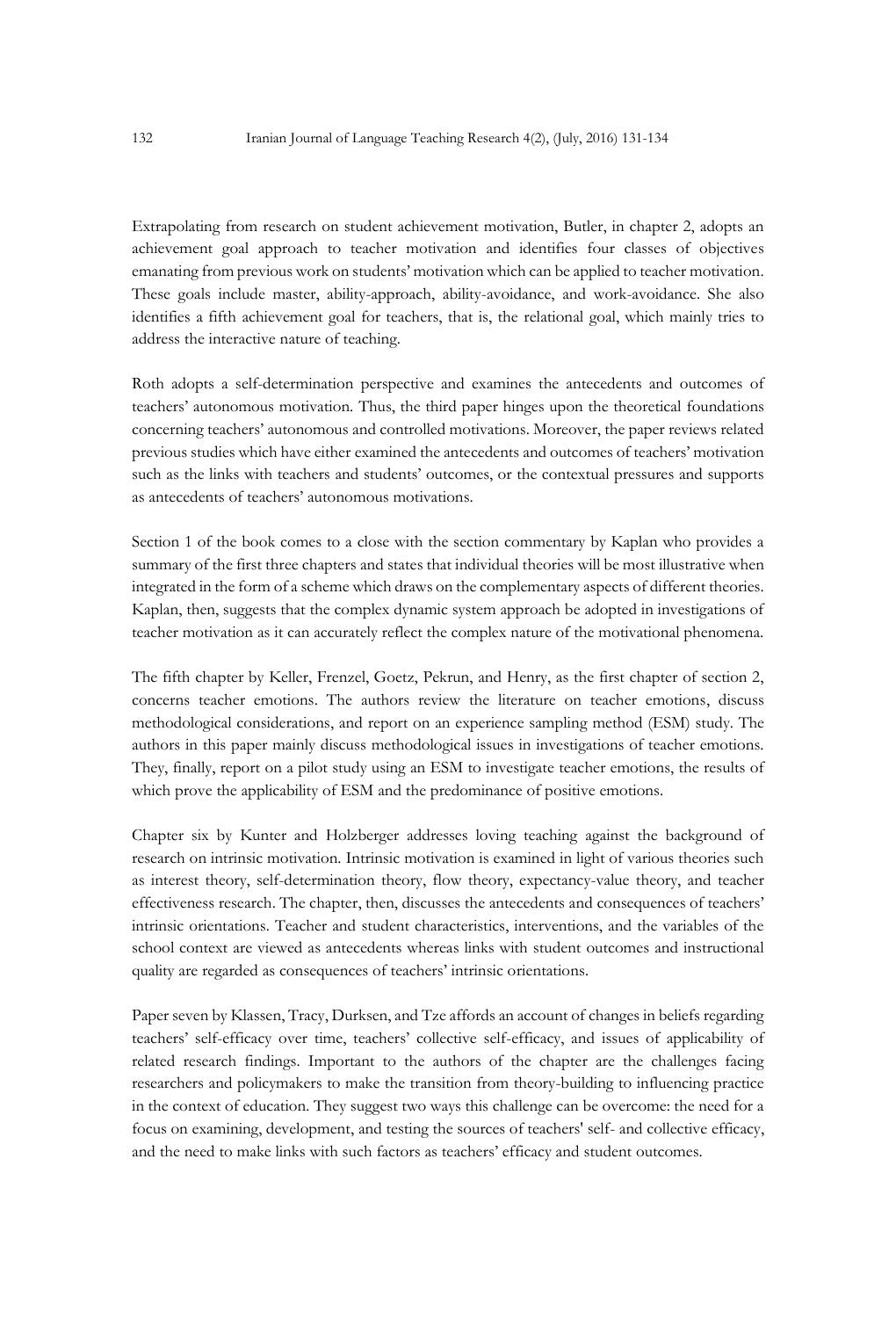Lauermann and Karabenick examine the concept of personal responsibility in light of a number of theories and lines of research, namely, personality research, attribution theory, self-determination theory, job characteristics model, and self-discrepancy theory. They, then, examine the concept of teacher responsibility and point to the interconnectedness of teacher and student responsibility. At the end, they point out that the area of teacher responsibility is underexplored and offer some suggestions in this regard.

Ho and Hau examine the role culture plays in teacher motivations in western and eastern contexts. They count individualism and rationalism as tenets in the western culture that constitute educational beliefs and practices. In China, as an example of the eastern culture, collectivism and related beliefs and practices abound. Despite this difference, as they assert, there are similarities in, for example, the validity of the findings on teachers' self-efficacy in both contexts which leads the authors to maintain that there exist both universal and culture-specific factors. In addition, they point to the importance of the development of appropriate methods and culture-specific interpretations in order to ensure the generalizability of the findings.

In their commentary on section two, Alexander, Grossnickle, and List elaborate on teacher motivations and emotions in terms of a problem space and liken it to a labyrinth with each chapter of the section providing a glimpse into it. After that, they touch on the five contributions the chapters offer the community as well as the five challenges and barriers on the way of conquering the labyrinth.

Section three begins with Nolen, Ward, and Horn's paper on a situative account of what motivates teachers to learn. The authors point to three levers which can be used to change teacher motivations in and across the social context. Firstly, there are low-level conflicts between the novice and their mentors' views of teaching. Secondly, there exist material tools such as assessment rubric which can stimulate change. Finally, by creating hybrid spaces, teachers can provide emotional support for their different experiences.

Husman, Duggan, and Fishman turn to future time perspective (FTP) to account for the way teachers' motivation is influenced by their temporal context. They conceptualize FTP as a person's 'time bubble' that spans over past and present. According to the authors, teachers' time bubble may be affected by both dispositional and contextual factors. They also assert that FTP works in sync with other motivation constructs in a reciprocal way. The chapter concludes with implications of FTP to teacher motivation.

In chapter thirteen, Durr, Chang, and Carson explore two transactional strategies, namely, teacher efficacy and emotional regulation that can effectively limit teacher burnout. Later in the paper, they touch upon the process of development and validation of the three-component Maslach Burnout Inventory, and elaborate on the sources of teacher burnout such as role conflict and ambiguity as well as work overload. Throughout the chapter, the authors mainly focus on teacher efficacy and emotion management development through regulation and coping.

The commentary on the third section is divided into two parts. The first section draws implications for practice and policy, whereas the second section does so for research. The author relies on the